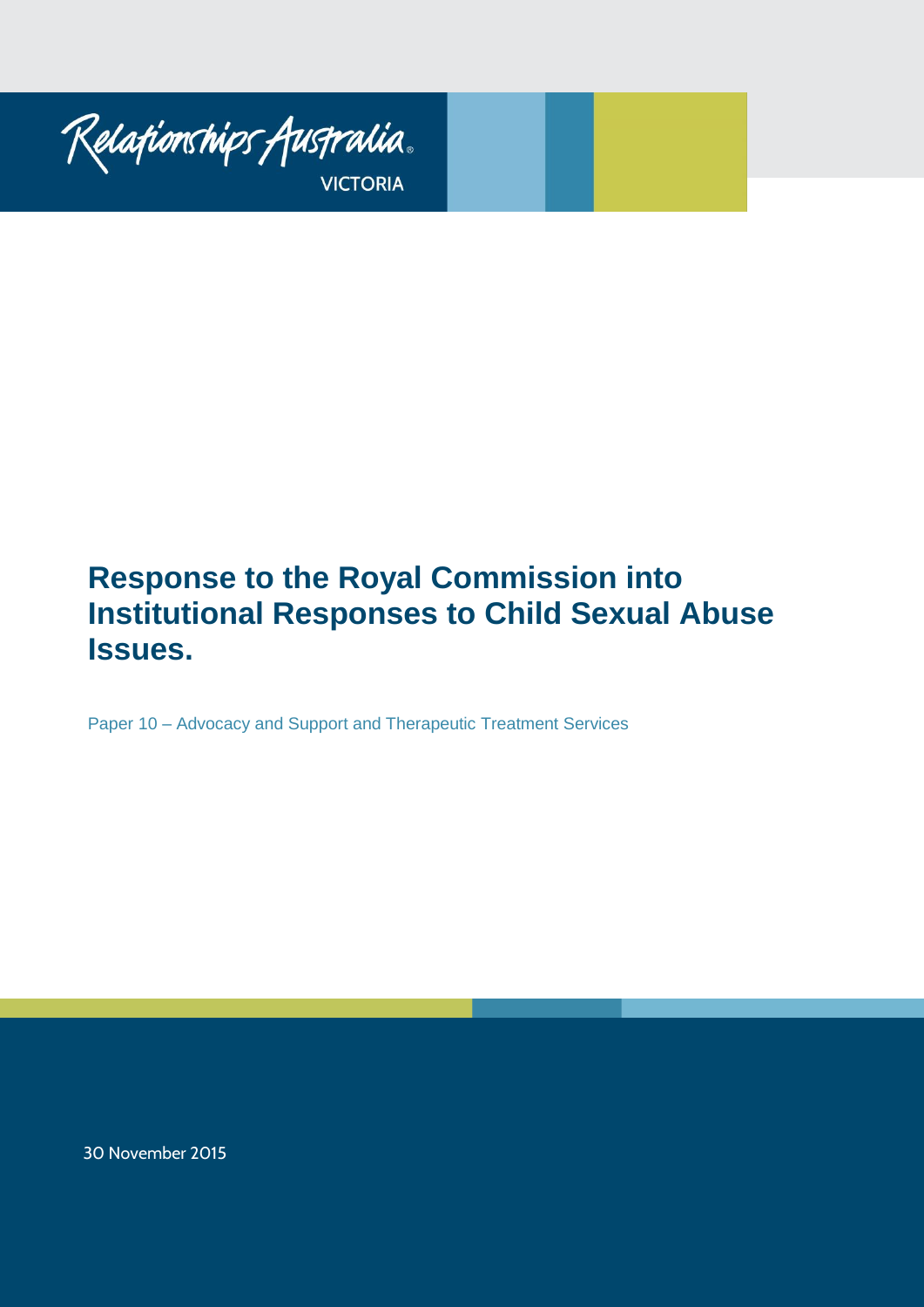| 3<br><b>RAV's Reclaim Support Services</b>                                                                                                                                                                                                                                                                                                                                                           |  |
|------------------------------------------------------------------------------------------------------------------------------------------------------------------------------------------------------------------------------------------------------------------------------------------------------------------------------------------------------------------------------------------------------|--|
| <b>Topic A: Victim and survivor needs and unmet needs</b><br>$\overline{\mathbf{4}}$                                                                                                                                                                                                                                                                                                                 |  |
| 1. What advocacy and support and/or therapeutic treatment services work for victims and                                                                                                                                                                                                                                                                                                              |  |
| 2. What does not work or can make things worse or be harmful for victims and survivors? What                                                                                                                                                                                                                                                                                                         |  |
| 3. What helps or facilitates access so victims and survivors receive what they need? What are<br>the barriers to receiving advocacy and support and/or therapeutic treatment and how might                                                                                                                                                                                                           |  |
| 4. How well do advocacy and support and/or therapeutic treatment services currently respond to<br>the needs of secondary victims and survivors? How could these services be shaped so they                                                                                                                                                                                                           |  |
| <b>Topic B: Diverse victims and survivors</b><br>8                                                                                                                                                                                                                                                                                                                                                   |  |
| 1. What existing advocacy and support and/or therapeutic treatment services are available that<br>cater to the specific needs of diverse victim and survivor groups? What types of models and                                                                                                                                                                                                        |  |
| 2. How could the needs of victims and survivors from diverse backgrounds be better met? What<br>should be in place to ensure they receive the advocacy and support and/or therapeutic treatment                                                                                                                                                                                                      |  |
| 3. What would better help victims and survivors in correctional institutions and upon release? 8                                                                                                                                                                                                                                                                                                     |  |
| <b>Topic C: Geographic considerations</b><br>10                                                                                                                                                                                                                                                                                                                                                      |  |
| 1. What challenges do service providers face when trying to respond to the needs of victims and<br>survivors outside metropolitan areas (e.g. those living in regional, rural or remote areas)?10                                                                                                                                                                                                    |  |
| 2. What would help victims and survivors outside metropolitan areas? Are there innovative ways                                                                                                                                                                                                                                                                                                       |  |
| <b>Topic D: Service system issues</b><br>11                                                                                                                                                                                                                                                                                                                                                          |  |
| 1. There is a range of terminology used to describe advocacy and support as well as therapeutic<br>treatment services for victims and survivors of child sexual abuse. We provided our current<br>working definitions in the introduction to this paper. Are these terms adequate and have they<br>been defined appropriately? If not, what terminology and definitions should we consider using?.11 |  |
| 2. Given the range of services victims and survivors might need and use, what practical or<br>structural ways can the service system be improved so it is easier for victims and survivors to<br>receive the advocacy and support and/or therapeutic treatment services they need? What type<br>of service models help victims and survivors to receive the support they need?11                     |  |
| 3. How can we ensure practitioners and workers are sufficiently skilled to provide advocacy and<br>support and/or therapeutic treatment for adult and child victims and survivors, including those                                                                                                                                                                                                   |  |
|                                                                                                                                                                                                                                                                                                                                                                                                      |  |
| <b>Topic E: Evidence and promising practices</b><br>13                                                                                                                                                                                                                                                                                                                                               |  |
| <b>Case studies</b><br>14                                                                                                                                                                                                                                                                                                                                                                            |  |
|                                                                                                                                                                                                                                                                                                                                                                                                      |  |
|                                                                                                                                                                                                                                                                                                                                                                                                      |  |
|                                                                                                                                                                                                                                                                                                                                                                                                      |  |

**[Relationships Australia Victoria Organisational Context](#page-2-0)** 3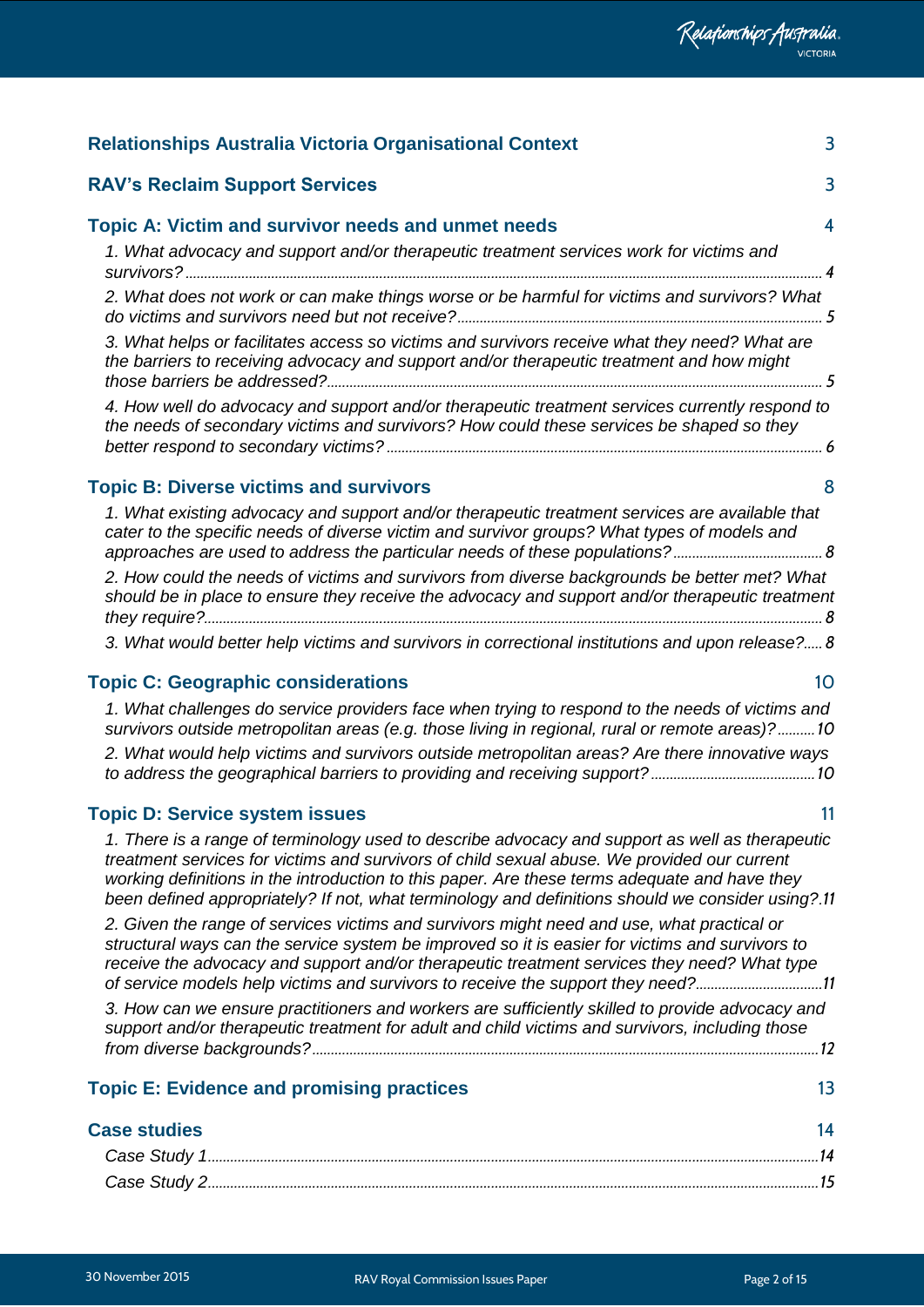## <span id="page-2-0"></span>**Relationships Australia Victoria Organisational Context**

Relationships Australia Victoria (RAV) is a valued provider of family and relationship support services, delivering programs to over 19,000 people across Victoria annually. Our core expertise is in supporting individuals and families through adverse and challenging life experiences, including but not limited to; mental health issues, separation and divorce, relationship difficulties, individual support and family violence. We are a trauma-informed organisation, and this is reflected across all levels of our operations, from initial client intake and service delivery, through to senior management, governance and on the Board.

Through our 12 centres across the state, additional outreach sites and a telephone counselling service, we offer a diverse range of services including counselling, therapeutic case management, family violence services, group work and dispute resolution services. Amongst our programs, we provide therapeutic case management services to people affected by the Royal Commission into Institutional Responses to Child Sexual Abuse through our *Reclaim Support Services*, and to people affected by past forced adoption policies and practices through our *Compass Support Services*.

RAV has extensive experience and expertise in providing therapeutic services in response to trauma and the impact of childhood abuse on individuals and their adult relationships. Through *i-Connect*, our Family Mental Health Support Services in East Gippsland, and our *Reclaim* and *Compass* services delivered across the state, RAV has developed both expertise and a comprehensive understanding of the delivery of therapeutic and integrated case management models of practice. We work with individuals, families and communities that present with mental health difficulties and complex and multiple needs, especially trauma-based psychological symptoms. All of these services incorporate outreach services, community engagement components, and rely on strong inter-service partnerships.

RAV regularly shares its expertise through participation in sector reform groups, and has been involved in numerous research partnerships and in the development of improved and innovative practices. This is attested by RAV"s position as a member of the Australian Institute of Family Studies (AIFS) Children"s Panel, which was establish to assist community service organisations with implementation, practice and evaluation of child and family work.

### <span id="page-2-1"></span>**RAV's Reclaim Support Services**

RAV is one of 28 community-based organisations funded by the Australian Government to support the work of the Royal Commission into Institutional Responses to Child Sexual Abuse. Through its *Reclaim Support Services*, RAV provides free comprehensive support for survivors of child sexual abuse and others who engage in or are affected by the Royal Commission.

RAV's *Reclaim Support Services* has been developed using contemporary trauma theory and practice, incorporating somatic therapy (Ogden; 2006, Seigel;2010, van der Kolk; 2006, Breire; 2013, Fisher; 2012). These programs are strongly aligned with recovery-oriented principles outlined in the National Framework for Recovery-Oriented Mental Health Services. As such, principles underpinning service provision include safety, choice, collaboration, trustworthiness and empowerment. The experience of institutional sexual abuse and resultant complex trauma can be highly marginalising. Many people who contact *Reclaim Support Services* have not previously accessed support services or had negative experiences in the past, and therefore require very specific and careful engagement.

The responses in this submission are informed by our experiences of working with victims and survivors of institutional abuse, their families and significant others over the past two and half years.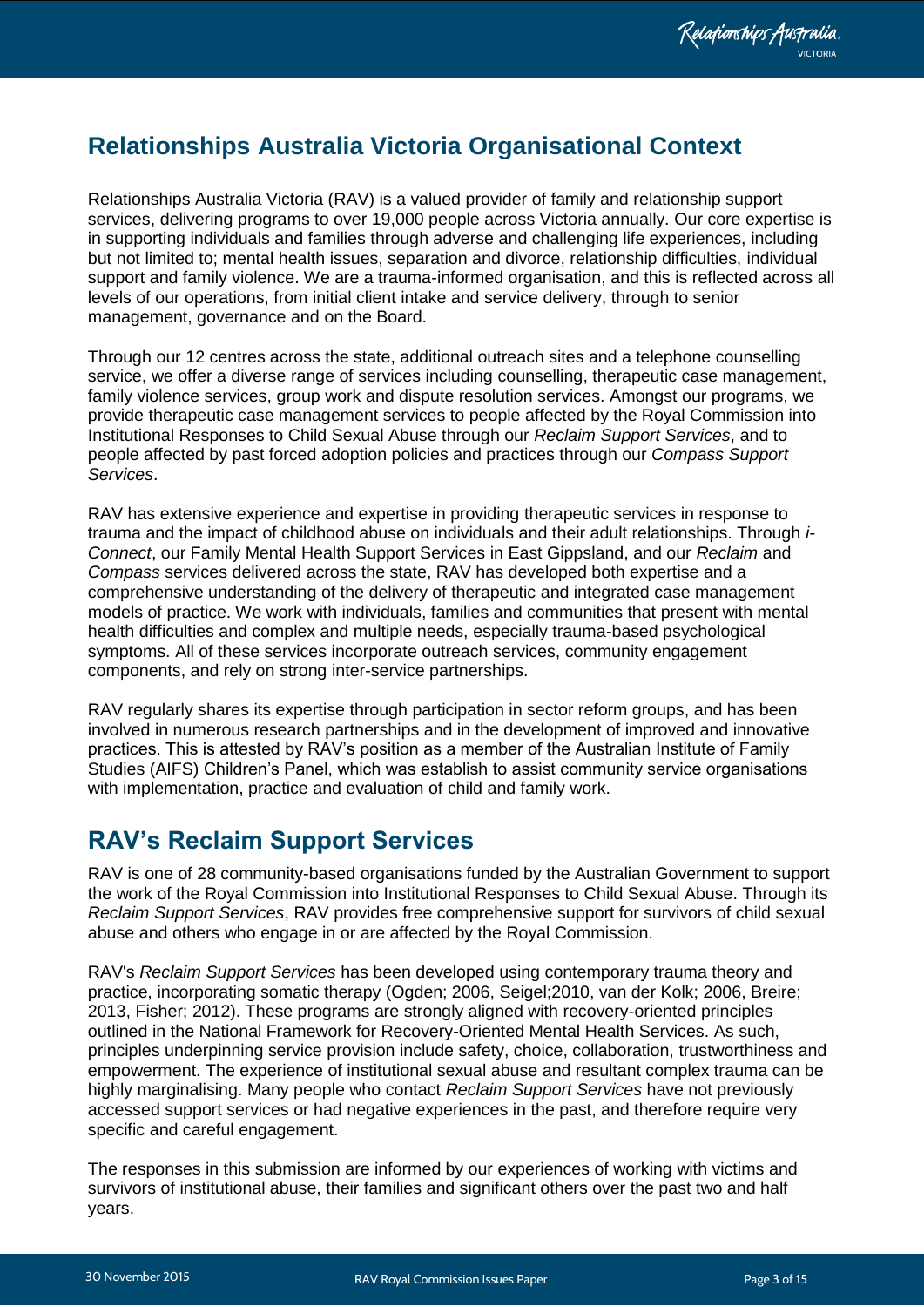## <span id="page-3-0"></span>**Topic A: Victim and survivor needs and unmet needs**

#### <span id="page-3-1"></span>**1. What advocacy and support and/or therapeutic treatment services work for victims and survivors?**

The model used in RAV"s *Reclaim Support Services* enhances traditional case management practice by offering a therapeutic element that is trauma-informed. This **therapeutic case management model** integrates contemporary trauma theory and recovery-oriented and collaborative practice. We work with a person in context; to provide individually tailored support, therapeutic intervention, skill building, advocacy and collaborative service planning.

Our therapeutic case management approach supports people to recognise and take responsibility for their own recovery and wellbeing, and to define their own goals, wishes and aspirations. Unlike other services that focus support needs on the individual, RAV has developed a **systemic model** that has the potential to offer a therapeutic service to the client's family.

In RAV"s experience as a provider of Royal Commission Support Services (RCSS), many of the victims, survivors and their families seeking support present with a range of needs beyond counselling and psychological support. This strongly affirms the use of a therapeutic case management approach which can respond to the diverse and changing needs of service users.

How potential clients would **access the service** was an important consideration in the development of *Reclaim Support Services.* When a person has experienced institutional abuse and resultant trauma, getting help can be a challenge in itself. Survivors and victims often do not disclose their abuse for many years and can struggle access support due to the ongoing psychological, social, physical and cognitive effects of trauma. The way services are located, structured and delivered can deter people with experiences of trauma. In setting up *Reclaim Support Services* we aimed to **minimise or remove as many of these barriers** as possible.

In contrast to RAV"s other programs, *Reclaim Support Services* has a **central intake** point staffed by a senior clinician. This model supports people who may be fearful of service engagement, mistrustful or distressed, by providing a sensitive response from an experienced practitioner at service entry. The senior clinician also conducts the initial assessment which provides continuity for people accessing the service.

RAV"s *Reclaim Support Services* use a **comprehensive psychosocial assessment** designed in a flexible way to meet the needs of the person who is seeking support. The psychosocial assessment is person first, holistic and covers a range of domains which inform a collaborative, **client-centred case plan**. The assessment assists to develop an understanding of how this person comes to present in this way, at this time. This knowledge is revised and shaped in collaboration with the client throughout period of support.

When developing a case plan we work from where the person is at, being attentive to their goals and wishes. This is about building trust and learning more about what has brought the person to the service. What do they identify as problems? What resources, capacities and strengths can they draw on? What have they tried in past to resolve problems or challenges?

Once a case plan is developed we discuss service and support options, and facilitate **warm referral** to a suitable service (internally to a RAV *Reclaim* practitioner or an external provider). How the referral process is managed depends on the needs and preferences of the individual. We actively **support transitions between services** (even internal referrals) as this is often where people "fall through the gaps".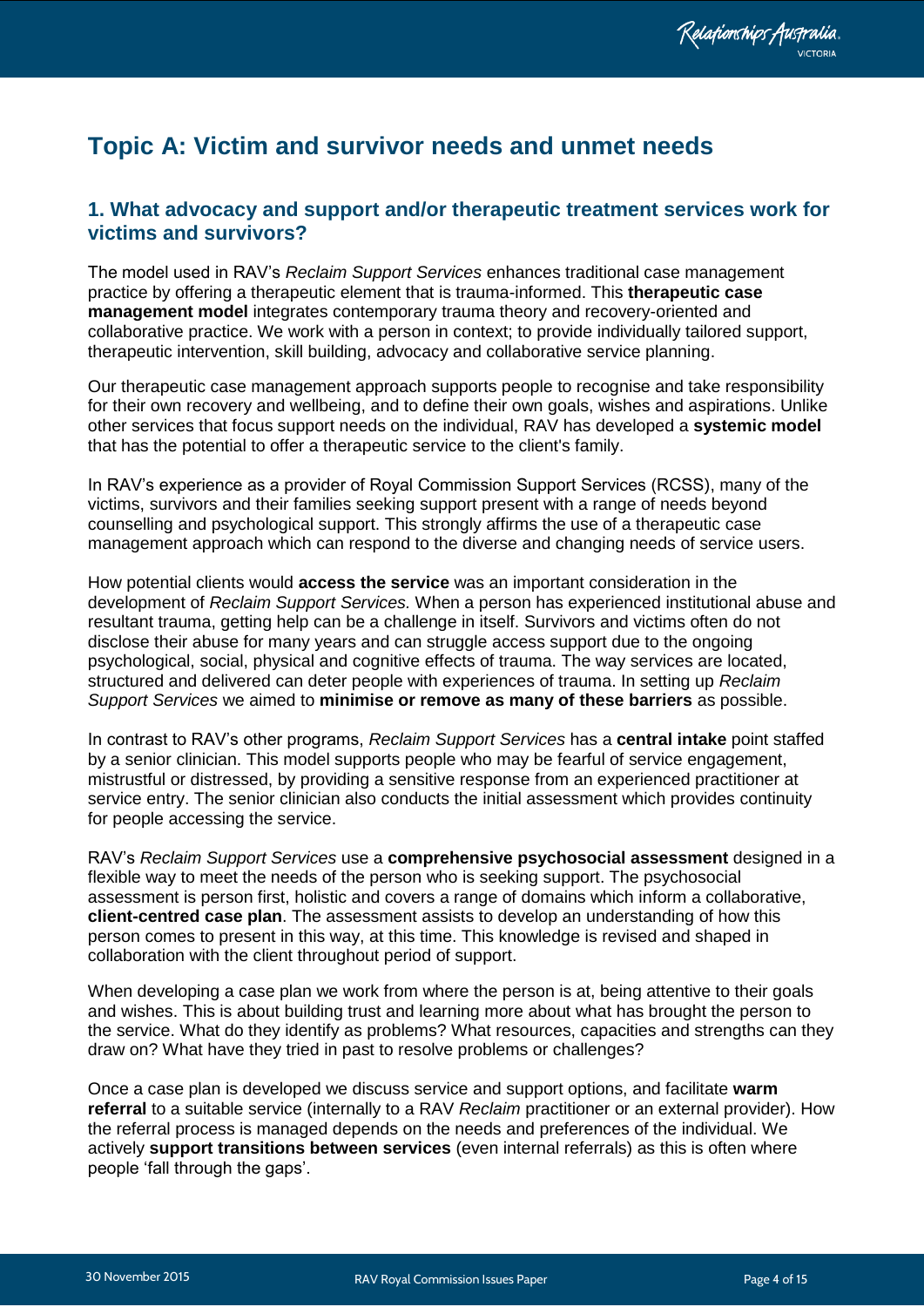Relationships Australia.

Other important elements of the *Reclaim* model are s**ervice navigation and collaborative service relationships**. The contemporary health and welfare sector is complex and difficult to navigate – without the added complication of trauma. We take an active role in helping people explore their service options and negotiate access. Many *Reclaim* clients require support from a number of services, and our partnerships and relationships with external agencies are integral our work.

#### <span id="page-4-0"></span>**2. What does not work or can make things worse or be harmful for victims and survivors? What do victims and survivors need but not receive?**

A consistent learning from our work in *Reclaim Support Services* is that our clients value **coordinated and collaborative service provision**. RAV welcomes any initiative that can help to **reduce fragmentation** in the service system.

While RAV supports the increased access to trauma treatment and psychological support through the Medicare Better Access initiative and/or Access to Allied Psychological Services (ATAPS), we have concerns how this model might limit an individual's support and undermine collaborative service provision.

The Royal Commission"s recommendation to remove the Medicare session cap, expand the range of funded interventions and cover the "gap" fee in some cases, only partially addresses the limitations of the Better Access initiative and ATAPS model. For example, Medicare-funded mental health practitioners cannot claim for activities such as attending a multi-disciplinary case conference. Any advocacy, case management or related tasks need to be dealt during the session or completed in the practitioner"s own time. This represents a potential financial disincentive for practitioners to participate in collaborative case planning which may compromise the quality of support. These practitioners can also only work with groups or individuals, not couples or families; which limits the interventions available to victims, survivors and their families.

#### <span id="page-4-1"></span>**3. What helps or facilitates access so victims and survivors receive what they need? What are the barriers to receiving advocacy and support and/or therapeutic treatment and how might those barriers be addressed?**

From RAV"s experience, there are a number of factors that assist people to access support, including the following.

The **Royal Commission** is an unequivocal public acknowledgement that institutional child sexual abuse occurs; was widespread and causes significant harm to individuals, families and communities. The purpose and work of the Royal Commission is widely promoted and has raised awareness and understanding in the broader community which has helped many victims and survivors to disclose their abuse and seek support.

In RAV"s experience the Royal Commission has a key part in linking people to support services. The majority of people accessing *Reclaim Support Services* do so after contact with the Royal Commission. The **warm referral pathway** between the Royal Commission and Relationships Australia"s services nationally has supported this process. Many victims and survivors have spoken to us about their reluctance to seek support in the past and the significance of their abuse being believed and validated by the Royal Commission. The proposed National Redress Scheme could provide similar levels of promotion, service navigation and formal acknowledgement to sustain this facilitating factor.

Victims, survivors and their families can benefit from a **broad range of flexible and responsive services**. These include group work, peer support, whole-of-family interventions, online services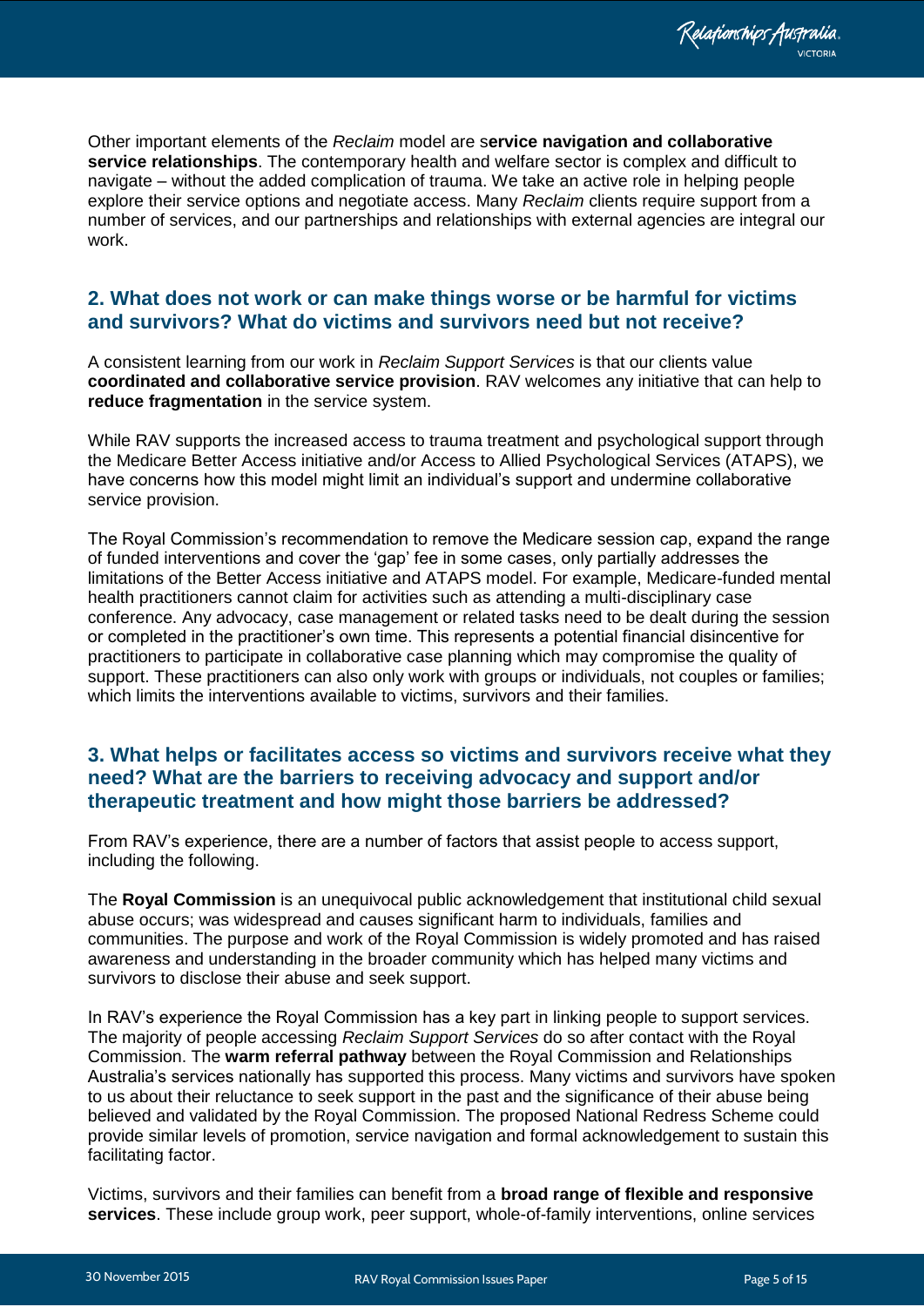and **outreach support**. For example, outreach enables a person to receive support in an environment in which they feel safe. This can assist in establishing safety, building trust and rapport which are essential to working with people affected by abuse and trauma. Outreach provision can also ensure equitable access for people with conditions that limit their capacity to access centred-based services.

The literature on working with survivors of childhood trauma supports a range of treatment and support options in addition to individual psychological support. These include; art therapy, music therapy, sensorimotor interventions and culturally-specific programs. RAV"s experience is that this is a diverse client group, with differing needs, and more work is needed to collate and disseminate evidence-informed treatment and support options.

RAV recommends that advocacy and support, and therapeutic treatment services are **diverse and multi-modal**. We support the recommendations in the Redress and Civil Litigation report for additional funding for existing specialist services, cultural awareness training and specialist training for rural and remote practitioners. Increased funding for specialist services is particularly important as organisations are often better positioned to work with people with multiple and complex needs and can offer a broader range of service responses. The proposed public register should include practitioners from a range of disciplines, delivering a diversity of service responses.

The work of the Royal Commission has highlighted the many ways institutional childhood sexual abuse can affect a person. A significant number of people accessing *Reclaim Support Services*  experience long-term educational, social and economic disadvantages. Access to small amounts of **brokerage** can fund a range of activities and items to meet specific client needs. Used creatively, brokerage can have many positive benefits as purchases are tailored to the person"s need, self-determined and immediate.

A significant barrier to accessing support is a **lack of awareness of trauma, its impacts and support services.** While there is increased awareness of the prevalence of childhood sexual abuse in the community, the effects of abuse on adult survivors and where to find help are less well known. The health and welfare sector lacks a common understanding of trauma and related concepts, and effective treatment approaches. To add to this, some victims and survivors cope by avoiding the topic of child sexual abuse, and as a consequence are unaware of available supports.

RAV supports strategies that increase awareness of treatment and support services among victims, survivors and their families; health and welfare professionals and the general community. Developing a common understanding of trauma and interventions amongst health and welfare professionals could support this and lead to more effective referral pathways. This work could be encompassed in the recommended National Redress Scheme, specifically the public register of practitioners. RAV suggests information about support, treatment options and redress should actively **target marginalised groups** such as people in rural and regional areas, people with disabilities, homeless populations, Lesbian, Gay, Bisexual, Transgender, Intersex and Queer (LGBTIQ) people, culturally and linguistically diverse (CALD) communities and exiting prisoners.

#### <span id="page-5-0"></span>**4. How well do advocacy and support and/or therapeutic treatment services currently respond to the needs of secondary victims and survivors? How could these services be shaped so they better respond to secondary victims?**

RAV recognises healthy and supportive relationships can be important to a persons' recovery from trauma. All RAV services acknowledge the centrality of relationships to people"s health and wellbeing. Approximately 20% of people who have had contact with our *Reclaim Support Services* are secondary victims. These include children, partners, siblings or parents of the survivor, as well as friends and former employees of institutions where abuse has occurred.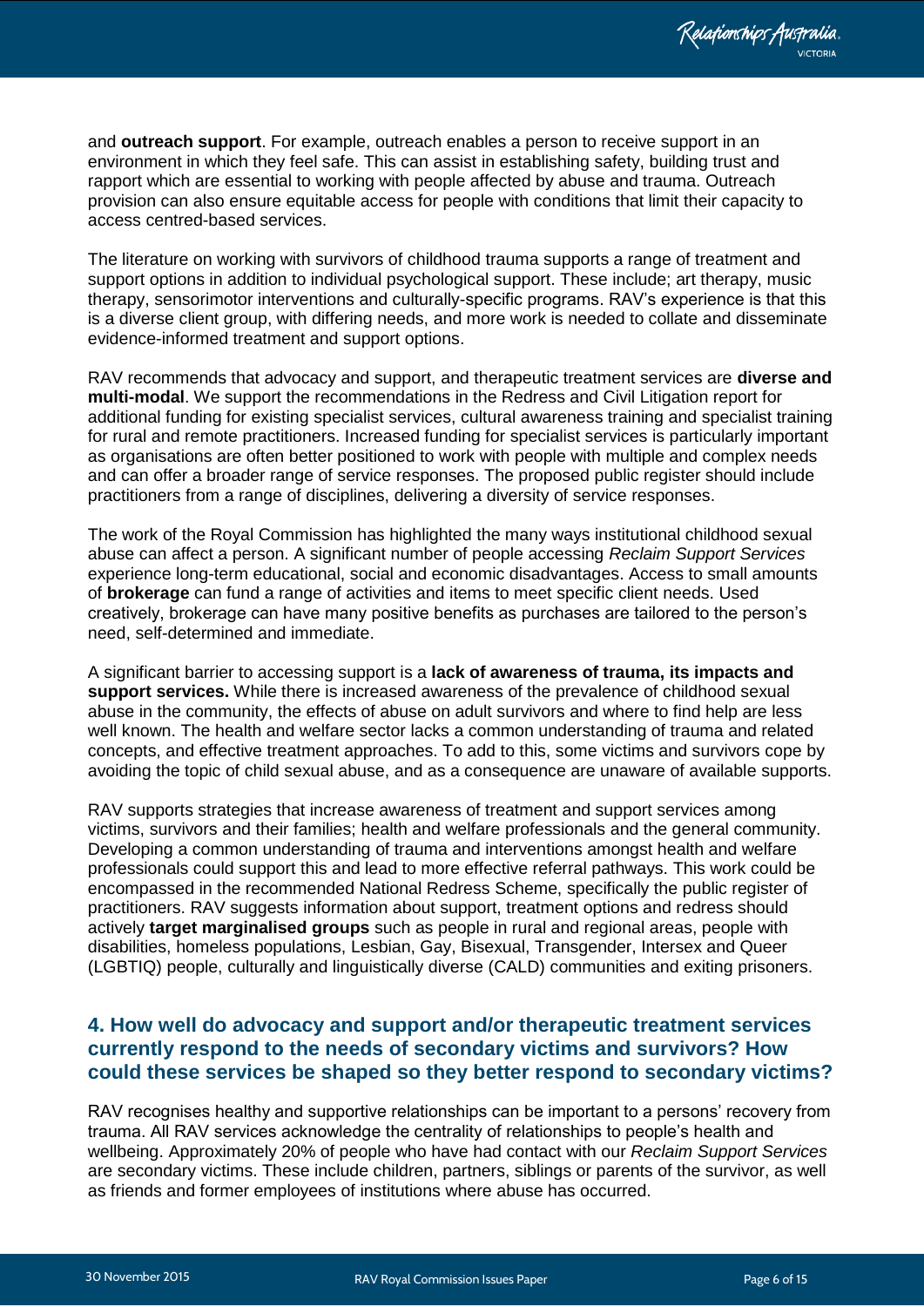In our experience, **secondary victims are often reluctant to engage in support** services even if they identify as having significant needs. There seems to be a strong perception among secondary victims if they accept support, they are taking resources from primary victims or survivors. This can present a barrier to engaging with support services.

RAV has seen benefits when secondary victims are able to engage with RCSS. This can create avenues for multiple sites of intervention, and amplify the strengths and capacities of the family or relationship dyad.

RAV supports strategies and recommendations that **encourage and enable secondary victims**  to participate in advocacy and support, and treatment services. We would not support a separate service stream for secondary victims as it would reduce opportunities for joint and **whole-of-family interventions**, which in our experience have been beneficial.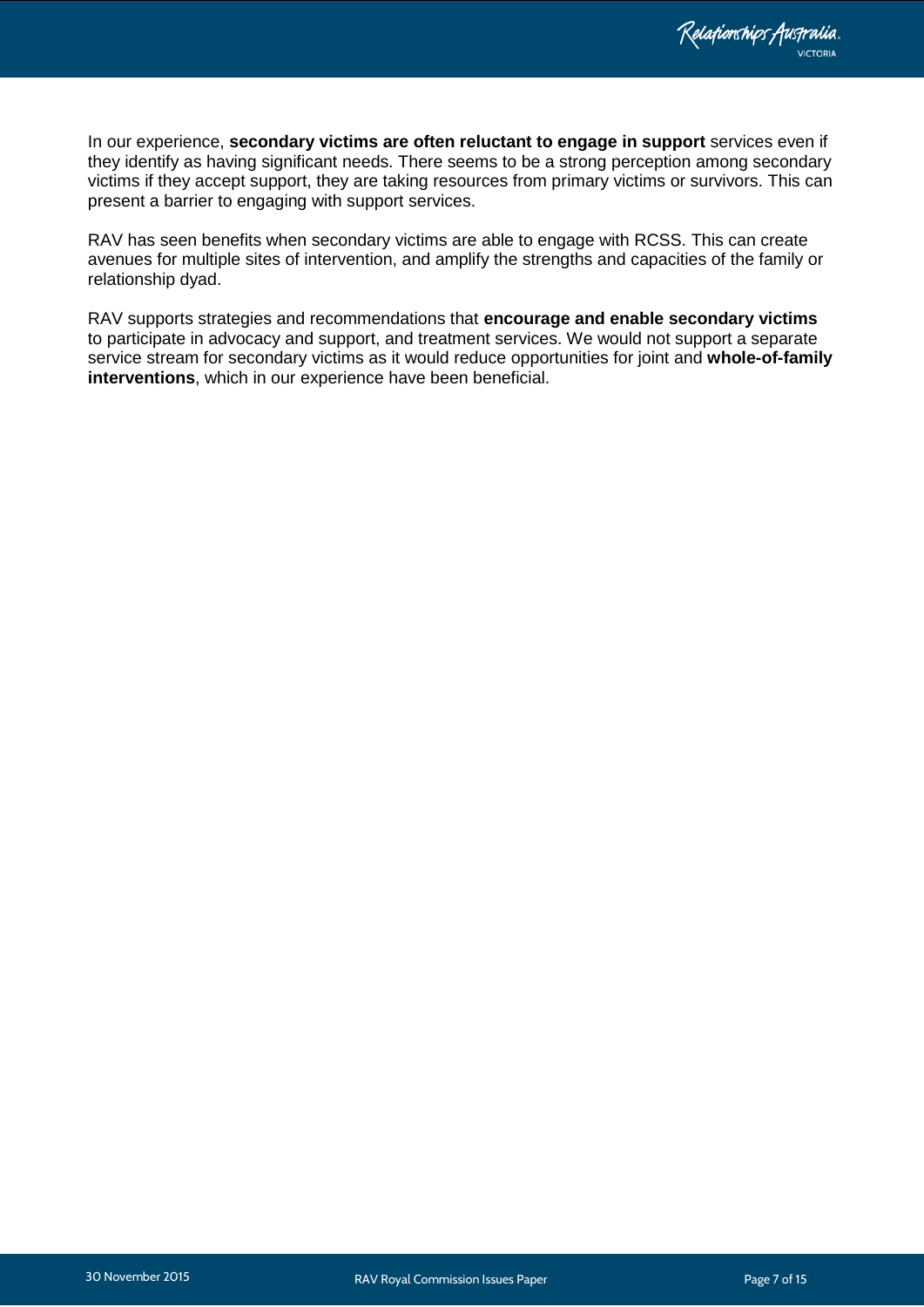## <span id="page-7-0"></span>**Topic B: Diverse victims and survivors**

<span id="page-7-1"></span>**1. What existing advocacy and support and/or therapeutic treatment services are available that cater to the specific needs of diverse victim and survivor groups? What types of models and approaches are used to address the particular needs of these populations?** 

#### <span id="page-7-2"></span>**2. How could the needs of victims and survivors from diverse backgrounds be better met? What should be in place t**o **ensure they receive the advocacy and support and/or therapeutic treatment they require?**

The Department of Social Services (DSS) funds a range of RCSS to meet the diverse needs of people affected by the Royal Commission. This includes faith-based groups, Indigenous services, 24/7 telephone support services, a legal service as well as generalist providers. RAV would like to see this diversity retained in the long-term to assist victims, survivors and their families into the future.

RAV"s collaborative approach extends to our formal and informal relationships with external RCSS providers and other agencies. A clear learning form the RCSS work is many of the people seeking support require a coordinated response from a number of services. Our partnership and relationships, supported by referral protocols enables us to refer people to alternative services quickly and effectively.

RAV, along with drummond street services have a formal partnership with the Victorian Aboriginal Childcare Agency (VACCA) and supplements their DSS funding to ensure the needs Indigenous people affected by the Royal Commission in Victoria are more effectively met.

RAV"s *Reclaim Support Service's* largest diverse group are men. Similar to the Royal Commission client registration statistics, men comprise 60 per cent of the clients accessing *Reclaim*. Traditionally, men are much less likely to engage with welfare and support services than women, often present with brief "window periods" in which to engage in services, and are identified in the literature as a "hard to reach" population (FaHCSIA 2009;Tehan & McDonald 2010). We believe our therapeutic case management model, with its responsive service entry, flexible service delivery and strengths-based approach has supported men to access the service.

#### <span id="page-7-3"></span>**3. What would better help victims and survivors in correctional institutions and upon release?**

The Royal Commission"s Inmate Engagement Strategy (IES) enables prisoners affected by institutional child sexual abuse to access the Commission. The IES was piloted earlier this year in Victoria and has only recently recommenced. As a consequence, RAV has had limited contact with prisoners (incarcerated or post-release). RAV"s perspective is that while it is possible to work therapeutically with prisoners, it is very resource-intensive. The limited funding and increasing demand for RCSS currently preclude ongoing work with prisoners.

RAV's suggest prisoners might be better supported in the future by the following.

- Prison health, mental health and pastoral care staff having a comprehensive knowledge of advocacy and support, and therapeutic treatment services and redress options available to victims and survivors.
- Plain English information about abuse and support services for prisoners.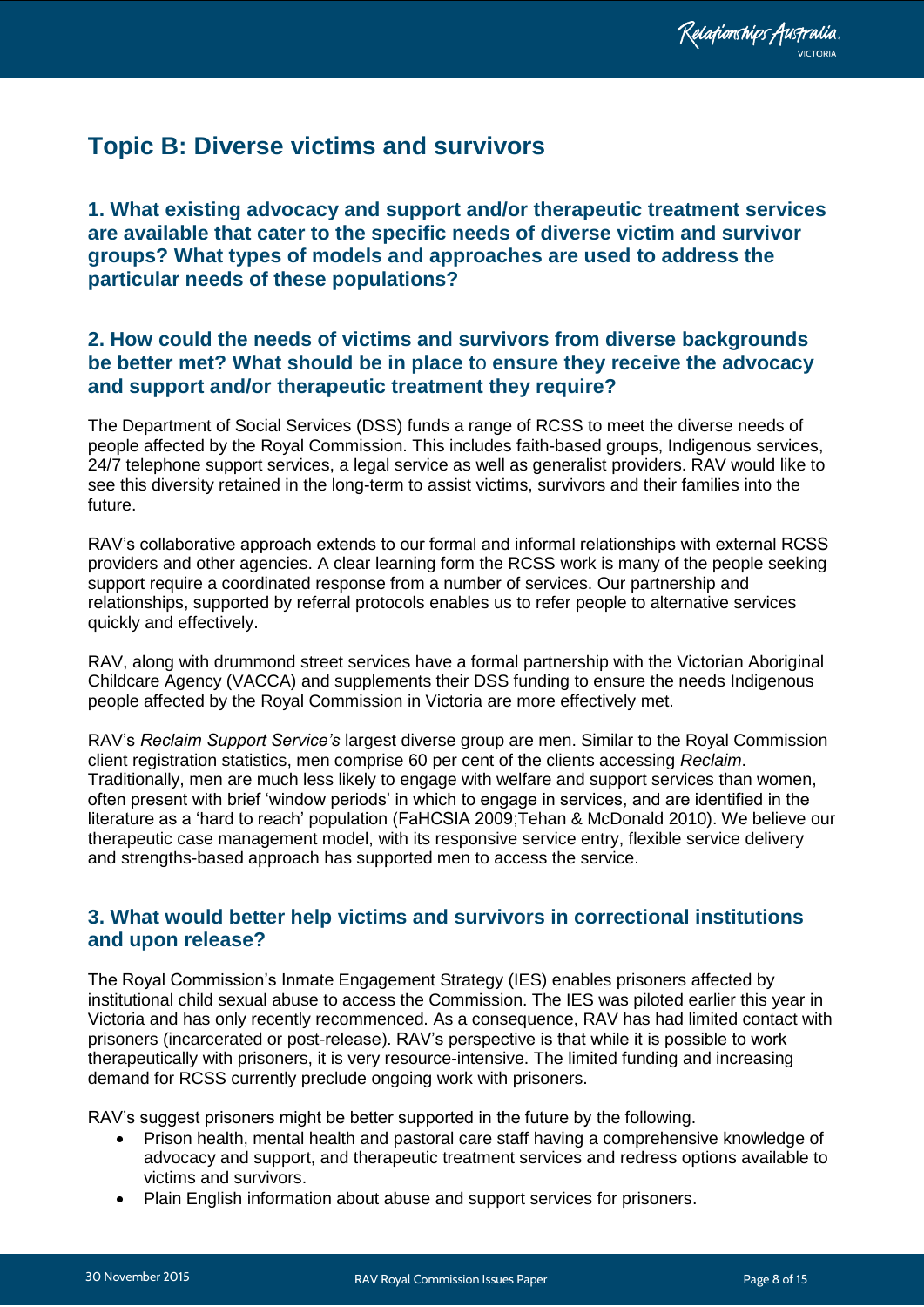Relationships Australia.

- Cohesive pre- and post-release case planning.
- Active linking prisoners to services post-release.
- Specialist supports streams and/or identified Medicare practitioners able to work with victims who are also perpetrators of abuse.
- Holistic psychosocial support and treatment, including support to rebuild and repair social and family connections.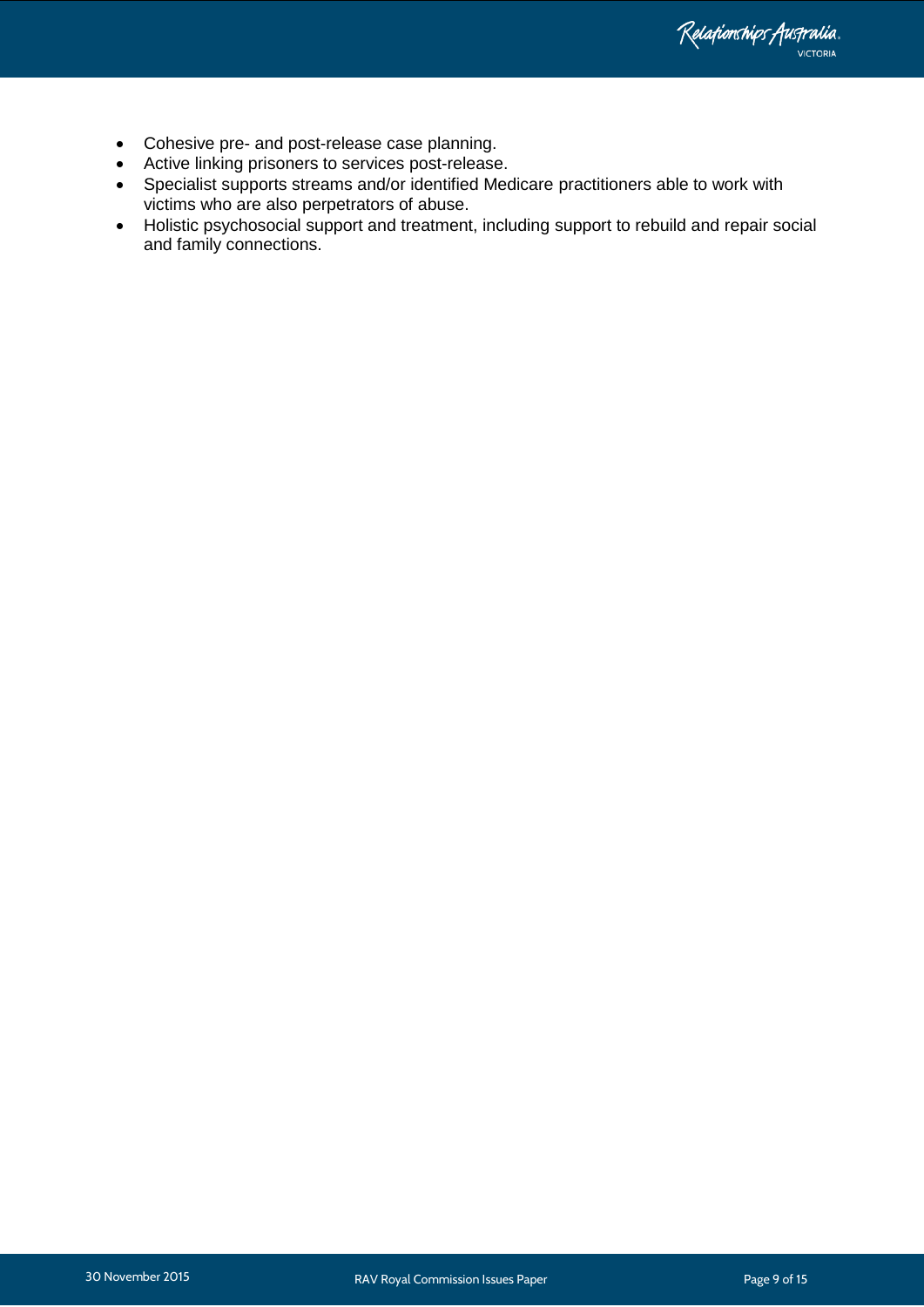## <span id="page-9-0"></span>**Topic C: Geographic considerations**

<span id="page-9-1"></span>**1. What challenges do service providers face when trying to respond to the needs of victims and survivors outside metropolitan areas (e.g. those living in regional, rural or remote areas)?** 

#### <span id="page-9-2"></span>**2. What would help victims and survivors outside metropolitan areas? Are there innovative ways to address the geographical barriers to providing and receiving support?**

The challenges faced by rural service providers and services users who are survivors of abuse and sexual assault are well-documented (Wall & Stathopoulos 2012). *Reclaim Support Service's* rural and regional clients and practitioners raise issues such as; the lack of specialist expertise to respond to people with more complex needs, issues of privacy, dual relationships and the stigma associated with mental health problems.

The **lack of specialist support** for victims and survivors of abuse in regional and rural areas is of concern for people with complex trauma and multiple needs. The further you are from a metropolitan area, the harder it can be find or access specialist health and mental health services. People in this situation might find it difficult to find suitable support or be excluded from services. Alternatively, a victim or survivor might be receiving support from local service that is struggling to provide an effective or sustainable level of care.

The recommendation to provide psychological support and counselling to victims and survivors through the Medicare"s Better Access initiative and ATAPS **potentially disadvantages rural and regional people**. Practitioners working under these schemes are not geographically evenly spread, but tend to be concentrated in more affluent parts of the metropolitan area. In RAV"s experience in our *Reclaim Support Services* and forced adoption support service, *Compass* there are insufficient numbers of practitioners in some regions who skilled and willing to work with complex trauma.

RAV supports the recommendation to provide funding for rural and remote practitioners to gain training and experience in working with survivors and victims. We would encourage the Royal Commission to ensure rural and regional victims, survivors and their families have **equitable access** to quality services. RAV is concerned there will be significant service gaps in regional and rural areas if there is too greater reliance on private practitioners.

Any proposed support service models should recognise and address the potential additional costs of accessing support in regional areas, particularly travel costs. Some victim and survivor might wish (or have) to access support out of area for psychological support, to maintain their privacy.

RAV supports strategies to exploring how technology could be used to support victims, survivors and practitioners living in rural and remote areas. Online counselling support and/or virtual communities of practice could be useful adjuncts.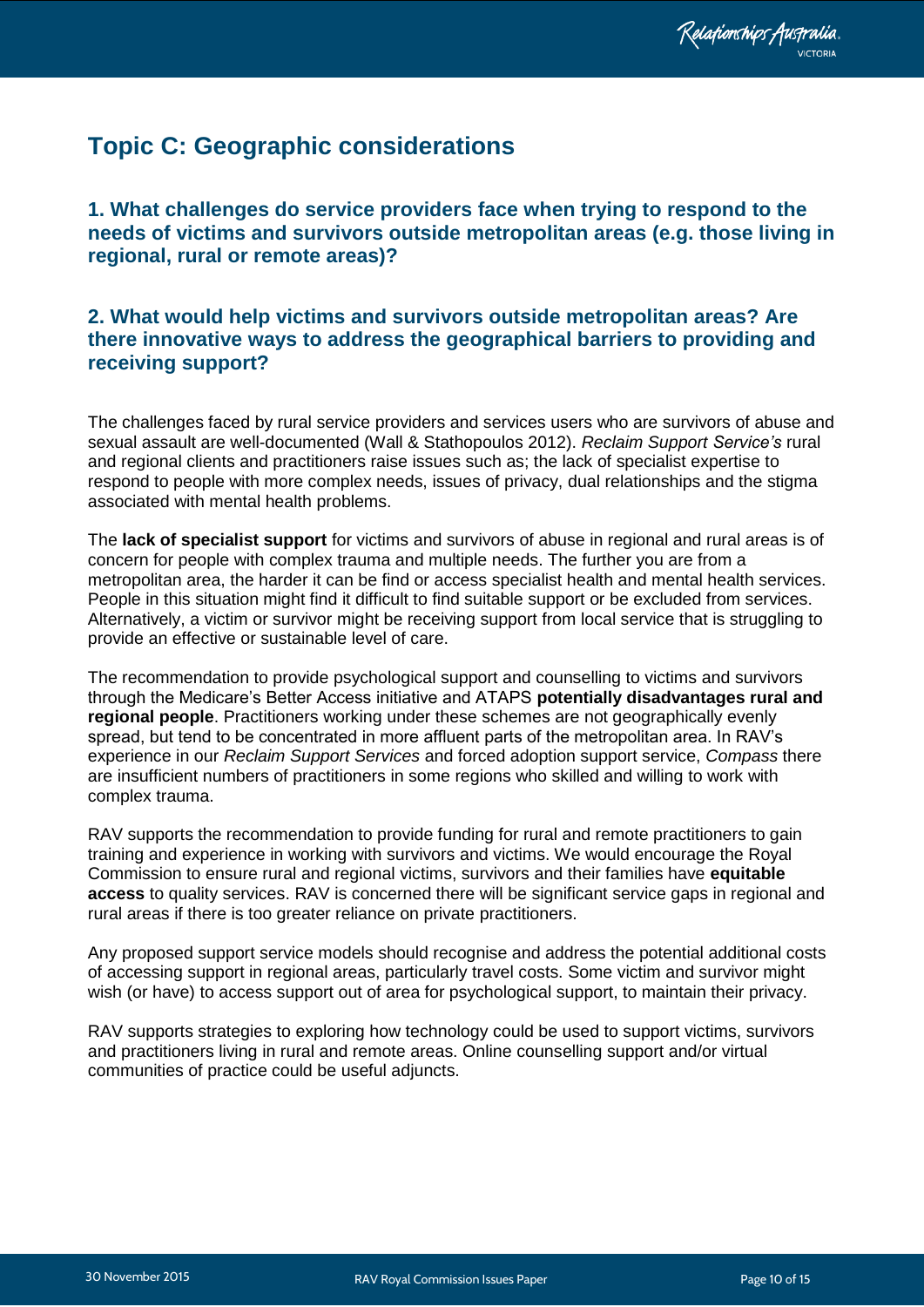## <span id="page-10-0"></span>**Topic D: Service system issues**

<span id="page-10-1"></span>**1. There is a range of terminology used to describe advocacy and support as well as therapeutic treatment services for victims and survivors of child sexual abuse. We provided our current working definitions in the introduction to this paper. Are these terms adequate and have they been defined appropriately? If not, what terminology and definitions should we consider using?** 

From RAV"s perspective the definitions provided for advocacy and support, and therapeutic treatment services are adequate and encompass many of the interventions we use in our work with people affected by the Royal Commission. We would question the separation of these two components. Our practice experience strongly supports an **integrated model** that includes elements of both. This integration does not mean providing a one-stop-shop for clients, rather it acknowledges the therapeutic value and demonstrated need for a broad range of interventions.

Early literature related to trauma-informed practice emphasised the importance of getting the balance right between the personal and the political (Herman;1992). By combining therapeutic work with case management, RAV's *Reclaim* model ensures that practitioners are able to remain equidistant to both the personal and political. RAV for example takes the concept of stabilisation, outlined in the Adults Surviving Child Abuse (ASCA) guidelines and extends the concept to include stabilisation in all areas of the client's life. This may include consideration of intra-psychic, relational and socio-political factors.

#### <span id="page-10-2"></span>**2. Given the range of services victims and survivors might need and use, what practical or structural ways can the service system be improved so it is easier for victims and survivors to receive the advocacy and support and/or therapeutic treatment services they need? What type of service models help victims and survivors to receive the support they need?**

RAV strongly contends that service providers have a role to ensure both the needs of victim or survivor, and the needs of their family are recognised and respected in the pursuit of outcomes. It has been RAV's experience that meaningful relationships with family and friends can sustain individuals through adverse and challenging times.

There is a growing evidence base around a **whole of family approach** to service delivery which supports the recovery for an individual and prevents relapse (Carr, A.; 2000). Family relationships can provide a place for people with a history of trauma and emotional difficulties to recover and heal. A whole of family approach also provides a place to work with children, which gives consideration to the next generation and is evidenced-based (ASCA 2015).

In both its core work and in *Reclaim Support Services*, RAV extends its secondary and tertiary centre-based therapeutic work with families to collaborate with local clinical mental health and others services, in order to respond to a **gap in the sector that relates to the impact of trauma and mental health difficulties on family relationships.**

In particular these needs include the following.

- Supporting children who have a parent with a mental illness.
- Supporting parents/couples to leverage off the strength of their relationship to assist in the individual's recovery. RAV has found that relationships are a potential resource that can be harnessed, for example, to support a clinical treatment plan.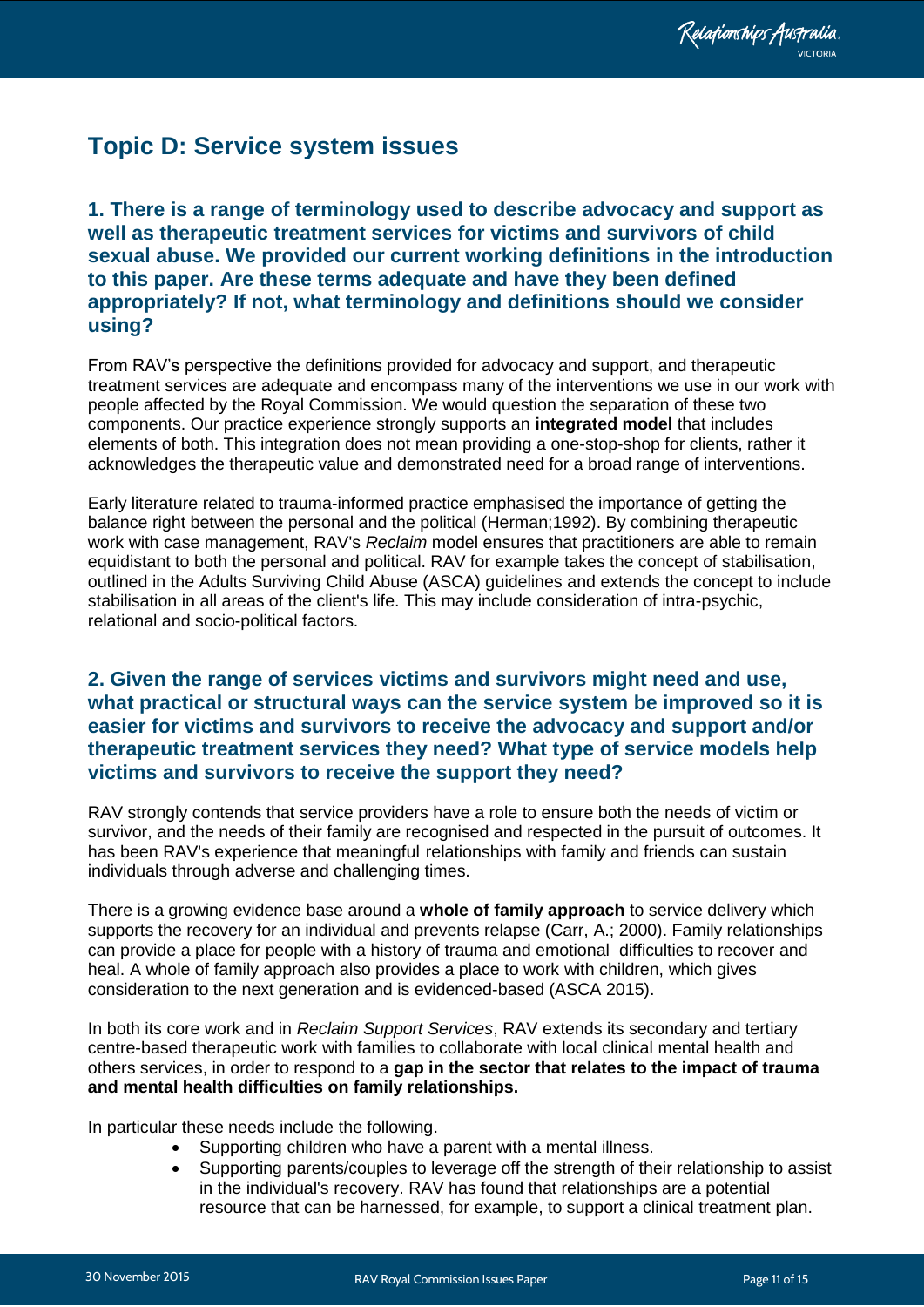- Supporting parents/couples to repair any relationship difficulties that may be compounding emotional and mental health difficulties in addition to constraining recovery. There is much literature in regards to intimate relationships being the most salient source of both support and stress for many individuals [\(Walen and Lachman](http://www.ncbi.nlm.nih.gov/pmc/articles/PMC3150158/#R73)  [2000\)](http://www.ncbi.nlm.nih.gov/pmc/articles/PMC3150158/#R73), [\(Kiecolt-Glaser and Newton 2001\)](http://www.ncbi.nlm.nih.gov/pmc/articles/PMC3150158/#R35).
- Supporting secondary victims with their individual needs. RAV works to prevent and alleviate negative features of being in an intimate relationship with someone who experiences the effects of complex trauma .

#### <span id="page-11-0"></span>**3. How can we ensure practitioners and workers are sufficiently skilled to provide advocacy and support and/or therapeutic treatment for adult and child victims and survivors, including those from diverse backgrounds?**

In RAV"s experience a practitioner"s qualifications and skills provide a foundation for effective practice but need other elements to ensure good quality service provision. These include individual and group supervision, regular review of client work and continuing professional development to upgrade skills and knowledge. Practitioners and organisations working in this area also need healthy work environments (buildings and equipment), sound OH&S policies and practices and a work place culture that supports a healthy work-life balance. Organisations and practitioners need to guard against vicarious trauma, burnout and compassion fatigue, but also embrace the lesserknown phenomena of compassion satisfaction which sustains many practitioners in the work.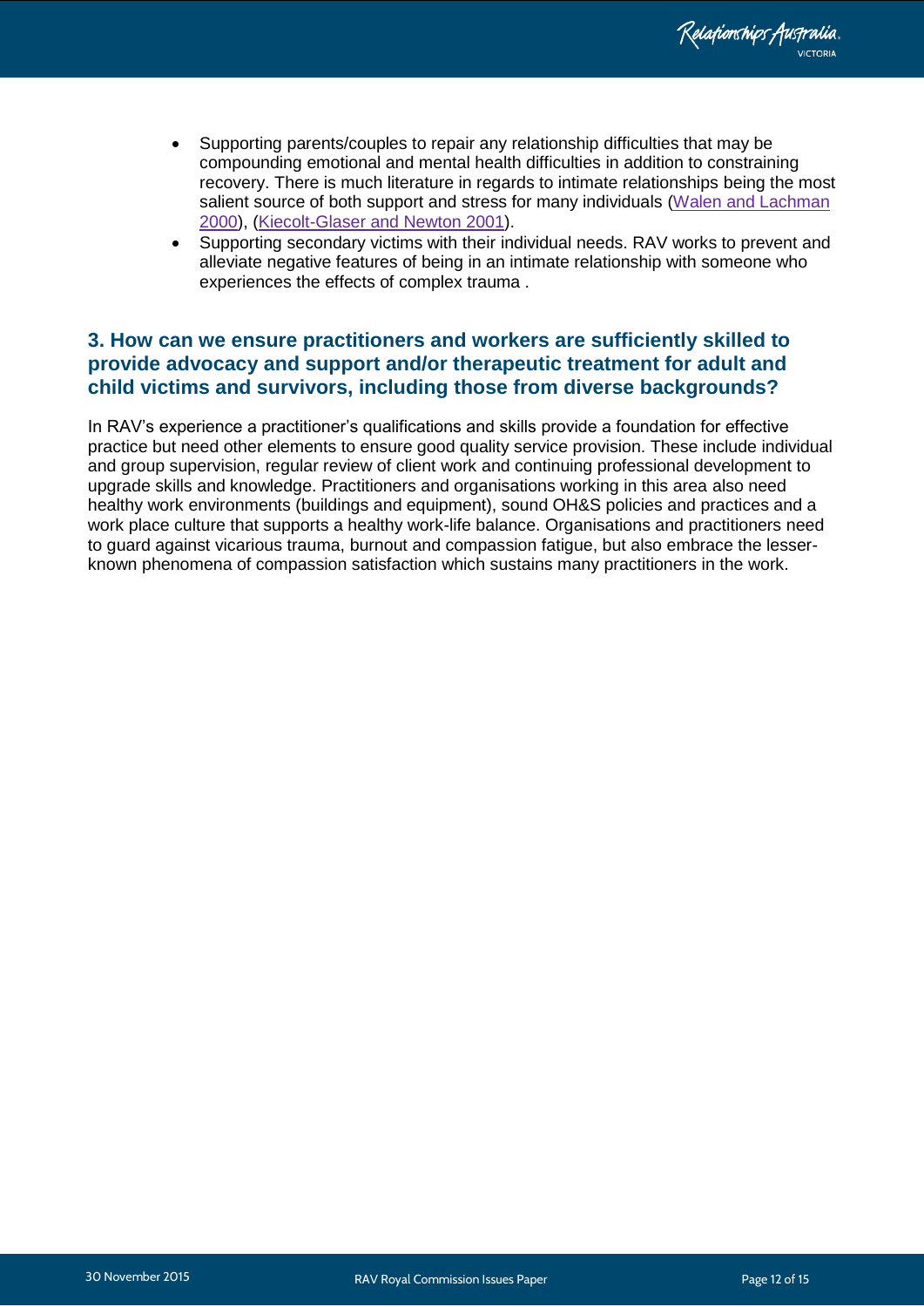## <span id="page-12-0"></span>**Topic E: Evidence and promising practices**

RAV strongly supports the inclusion of people with lived experience of institutional sexual child abuse in both advocacy and support, and therapeutic treatment services. Research literature and practice-based evidence from the mental health sector shows the value of developing a peer workforce, the inclusion of "experts by experience" at all levels of organisations and co-design of programs and services.

RAV suggests **early intervention whole of family work** is a promising intervention in the complex trauma field. Research now shows that impacts of even early severe trauma can be resolved, and its negative intergenerational effects can be intercepted, with comprehensive assessment and planned intervention in the context of excellent, purposeful caregiving relationships.

RAV's work with children and families affected by complex trauma is informed by Cook et al (2003) in their White Paper on Complex Trauma in Children and Adolescents. The authors stipulate that interventions for children who have experienced complex trauma must be phase-based and address specific domains:

- safety in one's environment
- skills development in emotion regulation and interpersonal functioning
- meaning making about past traumatic events
- enhancing resiliency and integration into social networks.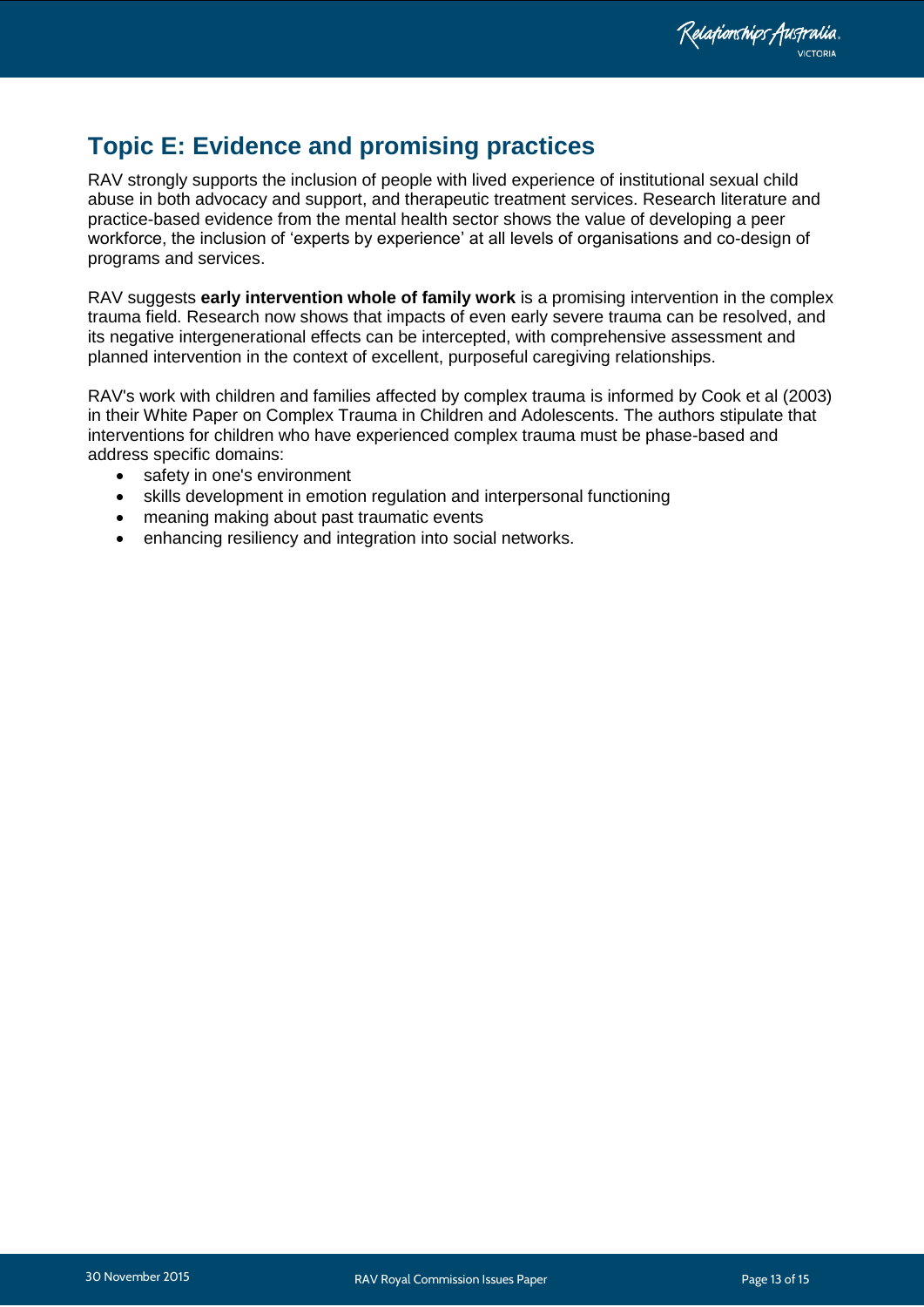### <span id="page-13-0"></span>**Case studies**

#### <span id="page-13-1"></span>**Case Study 1**

David is a 57 year old divorced father of two adult children who lives alone in public housing. He has not worked since the breakdown of his marriage seven years ago and has little family or social contact. David was referred to *Reclaim* after registering with the Royal Commission into Institutional Responses to Child Sexual Abuse. He is a survivor of clergy abuse at high school. During the assessment interview David talked about how the abuse has affected his life. For many years he "put it all in a box, and everything was fine". David was a high achiever in his professional life and described himself a workaholic. The breakdown of his relationship triggered depression, nightmares related the abuse and panic attacks. He started drinking to excess to manage the symptoms. As result he has "lost his marriage, home and children". In hindsight he can see he was more affected by the abuse than he previously believed. David expressed a deep sense of shame and guilt about his current circumstances and "failure" as a husband and father. He sought support through the church"s professional standards office a number of years ago. He described the process as "more damaging the abuse". He received a small amount of redress, which he used to pay for his daughter"s school fees.

During the development of his case plan, David"s priorities were to improve his sleep patterns and prepare for his private session with the Royal Commission. The *Reclaim* practitioner talked with David about what would support his goals. From this conversation, they added two more goals to improve his social connections and better manage his health.

David started ongoing work with a female *Reclaim* practitioner at the Relationships Australia Victoria (RAV) office in his area. He expressed preference for a female practitioner as he found difficult to trust men. Over the next six months David met with the *Reclaim* practitioner. It took several months for him to build trust and his attendance was erratic. The practitioner"s persistent engagement and focus on his needs and goals ensured David felt heard and respected. David and his *Reclaim* practitioner worked to find him a new female General Practitioner (GP) who had a better understanding of mental health and trauma. David and his GP, supported by the *Reclaim* practitioner developed sleep hygiene strategies to improve his sleep patterns. The *Reclaim* practitioner linked him to a weekend retreat for male survivors run by a sexual assault service. From this he was able to draft a written account for his private session. The *Reclaim* practitioner assisted with the final draft and supported him at the private session. At the retreat David formed a friendship with another survivor, and they met regularly for coffee. From this positive connection, David started to explore how he might rebuild his relationship with his daughters and possibly return to work or study.